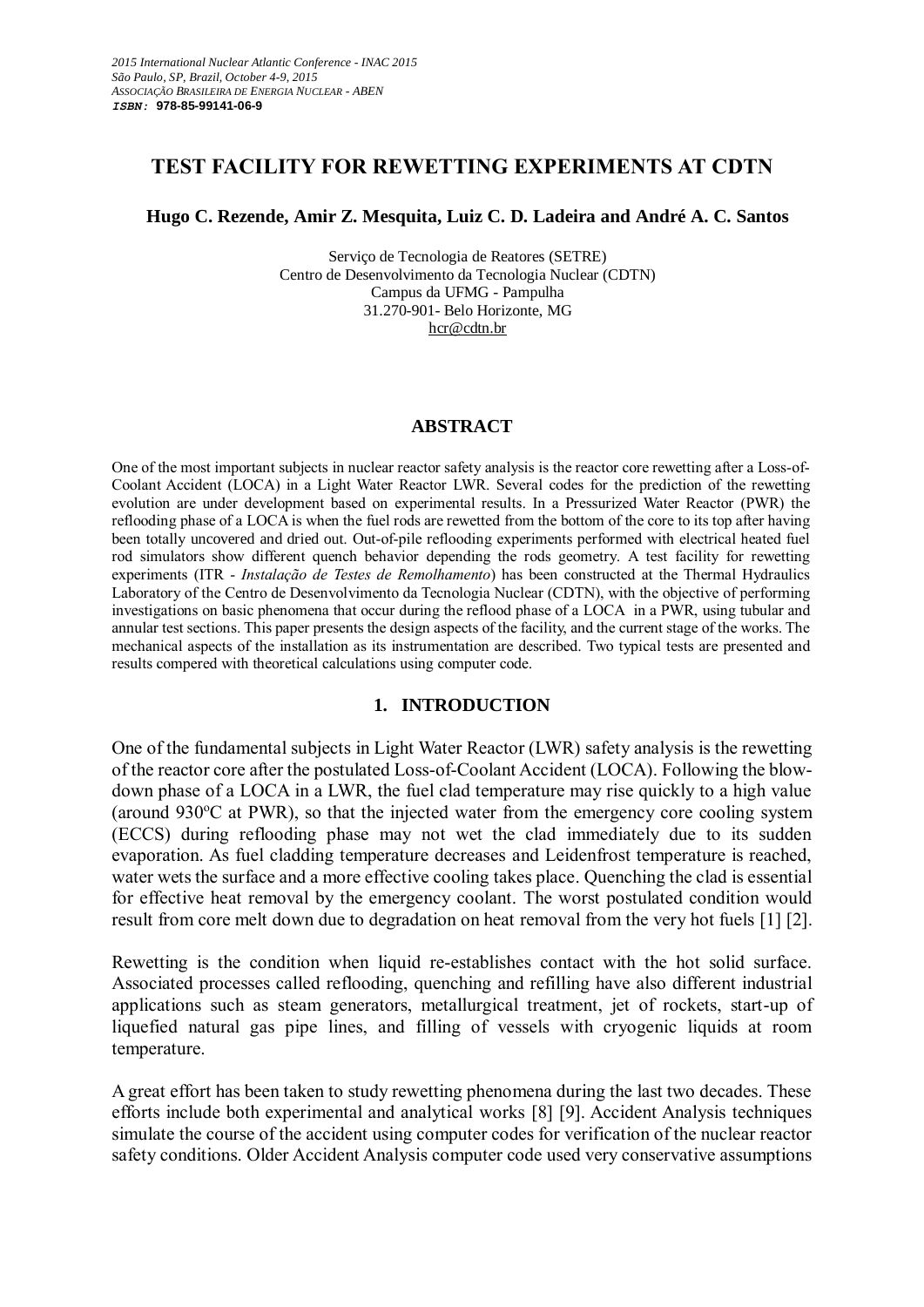and thermal-hydraulics models to compensate the lack of knowledge for the phenomena involved, which means that very large safety factors were used. More recent codes, which were developed within an international effort to allow the reduction of the high costs involved in building nuclear power plants, are able to describe more realistically the behavior of these plants.

The Centro de Desenvolvimento da Tecnologia Nuclear (CDTN) has a long lasting program to study experimentally and numerically several phenomana that affect reactor safety. Several conditions have and are being studied including the rewetting phenomena. In the past decade at CDTN a new group of codes have been used to study reactor safety. These are Computational Fluid Dynamics – CFD codes that solve the 3D flow and require validation so they can be properly used for accident analysis and licensing purposes.

Although there are experimental data on several phenomena, the results obtained in the past emphasized information that could lead to average behavior empirical correlations. For modern 3D code validation, a new set of more detailed measurements are required. Therefore there is a necessity to perform new experiments. This work describes the existing system for the experimental evaluation of rewetting in a PWR reactor and the improvements being performed.

# **2. THE TEST FACILITY FOR REWETTING (ITR)**

# **2.1. Description of the Test Facility for Rewetting (ITR)**

The Test Facility for Rewetting (ITR) is an experimental facility designed and built in the thermal hydraulics laboratory of the Centro de Desenvolvimento da Tecnologia Nuclear (CDTN). It simulates the conditions that occur in the reflooding phase of a LOCA in a pressurized water reactor using a tubular test section and it could also use an annular test section. Experiments can be carried on varying the initial wall temperature, the injected cooling water temperature and velocity, the heat flux dissipated in the testing section and the system pressure [5]. ITR is now being recovered to simulate the LOCA reflooding phase with more detail so that its data can be used to validate complex 3D CFD code simulation.

Table 1 provides the range of each experimental parameter. The maximum design pressure (6 bar) corresponds approximately to the predicted equilibrium pressure between the primary loop and the containment of a PWR, during a LOCA due to a major disruption. The heat flux in the test section and the injected water temperature and velocity correspond to the range expected during a LOCA. The maximum initial wall temperature was set up in 600 °C due to limitations with the thermocouple brazing to the test section wall. Figure 1 shows an installation photograph and Fig. 2 shows its flowchart.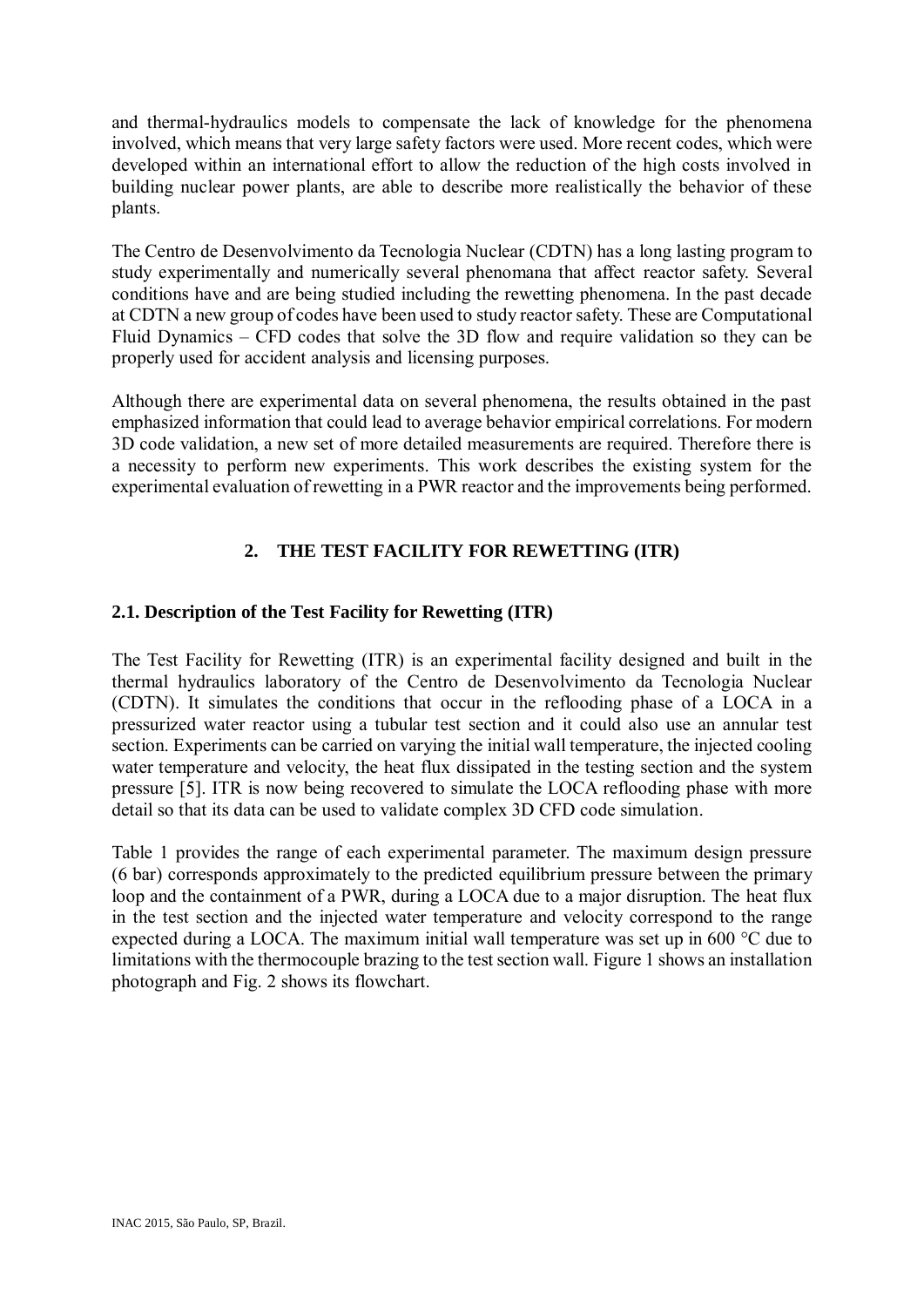| Parameter                                           | Range                           | <b>Step</b>        |
|-----------------------------------------------------|---------------------------------|--------------------|
| Initial wall temperature                            | 300 to 600 $\mathrm{^{\circ}C}$ | $50^{\circ}$ C     |
| Injection water temperature                         | 40 to 100 $\mathrm{^{\circ}C}$  | $20^{\circ}$ C     |
| Injection water velocity                            | 2 to 12 cm/s                    | $2 \text{ cm/s}$   |
| Heat flux through the test section internal surface | 2 to 6 W/cm <sup>2</sup>        | $1 \text{ W/cm}^2$ |
| System pressure                                     | 2 to 6 bar                      | bar                |

**Table 1: Experimental parameters range for ITR [3]**



**Figure 1: Test Facility for Rewetting (ITR).**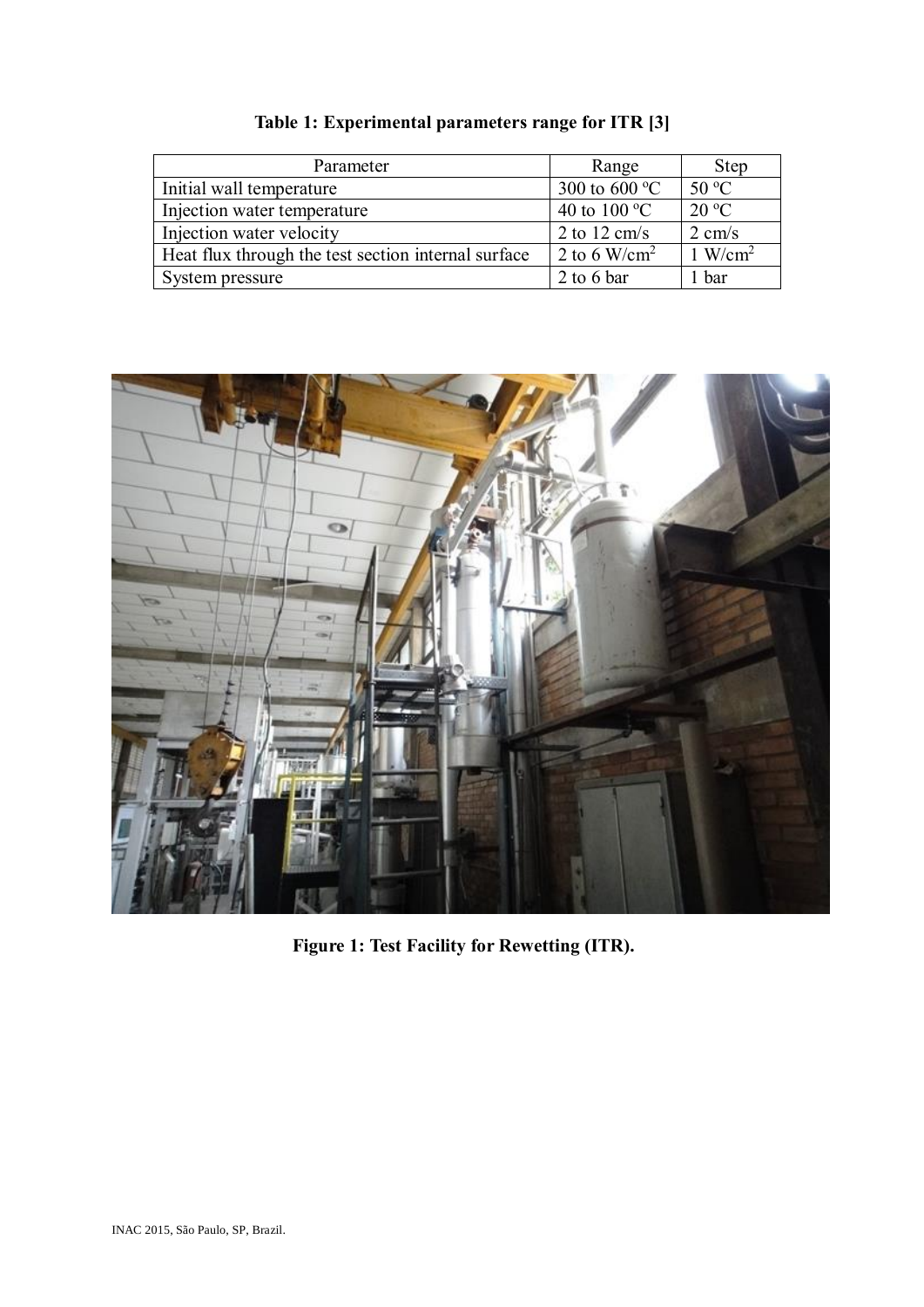

**Figure 2: Diagram of the Test Facility for Rewetting (ITR).**

The ITR is divided into three distinct segments (see Fig. 2):

- the water injection line;
- the pressurization line;
- the measuring line of the water carried out by the steam.

The water injection line consists of the piping section from the demineralized water tank to the entrance of the test section. This is a stainless steel AISI 316 piping, 50 mm in diameter, serial 40. The injection turbine flow meter and a globe valve for adjusting the flow are located in this line. After the turbine a three-way valve allow to direct the injection flow to the test section or to a draining piping. An experiment starts up by turning on these three-way valve to direct the flow to the test section. The draining piping has another globe valve for adjusting the upstream pressure at about the experimental pressure set up for the test section, so that after turning on the three-way valve the flow rate does not presents significant changes.

The pressurization line consists of the whole piping from the steam/water separator to the pressurizer. The piping is also in stainless steel AISI 316, 25mm in diameter. Close to the pressurizer there is a counter pressure tank to stabilize the system pressure. A relief valve installed over the pressurizer maintains the set up pressure. The safety valve has a higher set point (9 bar). The pressurizer has a set of resistors with an electrical power of 11 kW. A protective thermocouple welded at the top end of the resistance triggers the shutdown of them if they come to find out, thus preventing its burning. The volume of water above the resistors at the tests beginning allows carrying a complete test without the resistors becoming dry.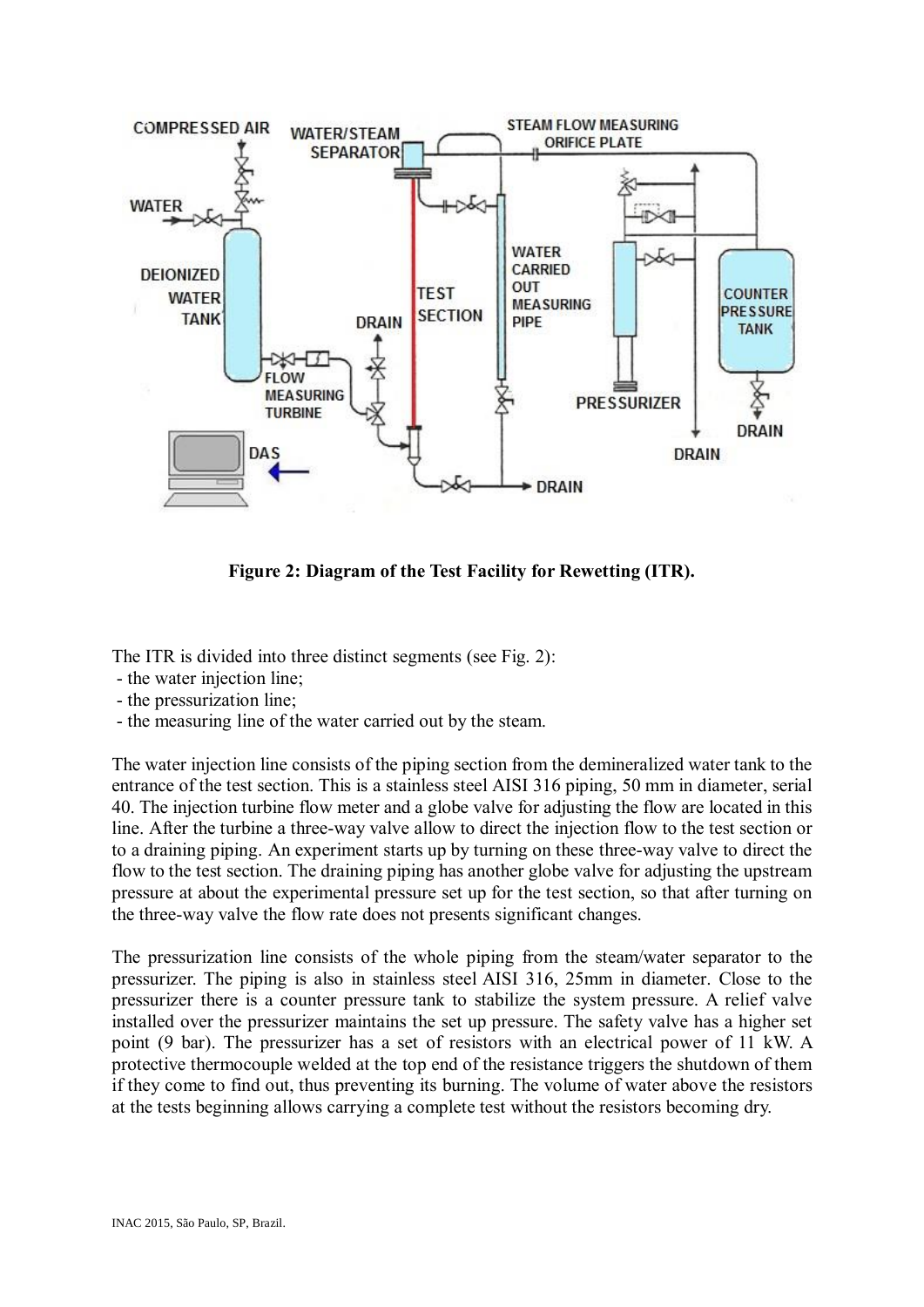The measuring line of the water carried out by the steam consists of the water/steam separator, two vertical tubes for collecting and measuring the water carried out by the steam and precipitated in the separator and the collecting ducts. The water/steam separator is a camera above the test section where the entrained water precipitated due to the steam expansion. The steam leaving the test section undergoes an expansion upon entering the separator, causing it to precipitate the water droplets entrained in the steam. A piece of a tube 80mm in diameter, positioned within the separator, is another cause of the precipitation of entrained droplets of water, either by forcing the steam to make a sudden change in direction as to impact the tube. As the flood front is moving in the testing section increases the volume of water carried out. Thus, when the first tube is full, the second filling starts. The second tube a greater diameter and is able to contain a greater volume of water. A differential pressure transducer measures the volume of the precipitated water collected in the vertical tubes.

The ITR test sections were built with commercial tubes, but with hydraulic diameter close to Angra II fuel elements. It consists of an AISI 316 stainless steel tube 13,72mm external diameter and 9.24mm internal diameter. The tube has a total length of 4040mm: 3900 mm of heated length and 140mm upstream to get a fully developed flow. The test section is heated directly by Joule effect, using the tube itself as the heating resistance. The electric supply lower connection is directly on the test section tube, 140mm over the lower flange. The upper electric connection is on the test section upper flange.

At its upper portion the test section go through the flange of the water/steam separator ending 50mm above it to prevent the precipitate water to flow back into the test section (see Fig. 3). An outer tube, larger in diameter and wall thickness, makes the connection between the test section end and the flange.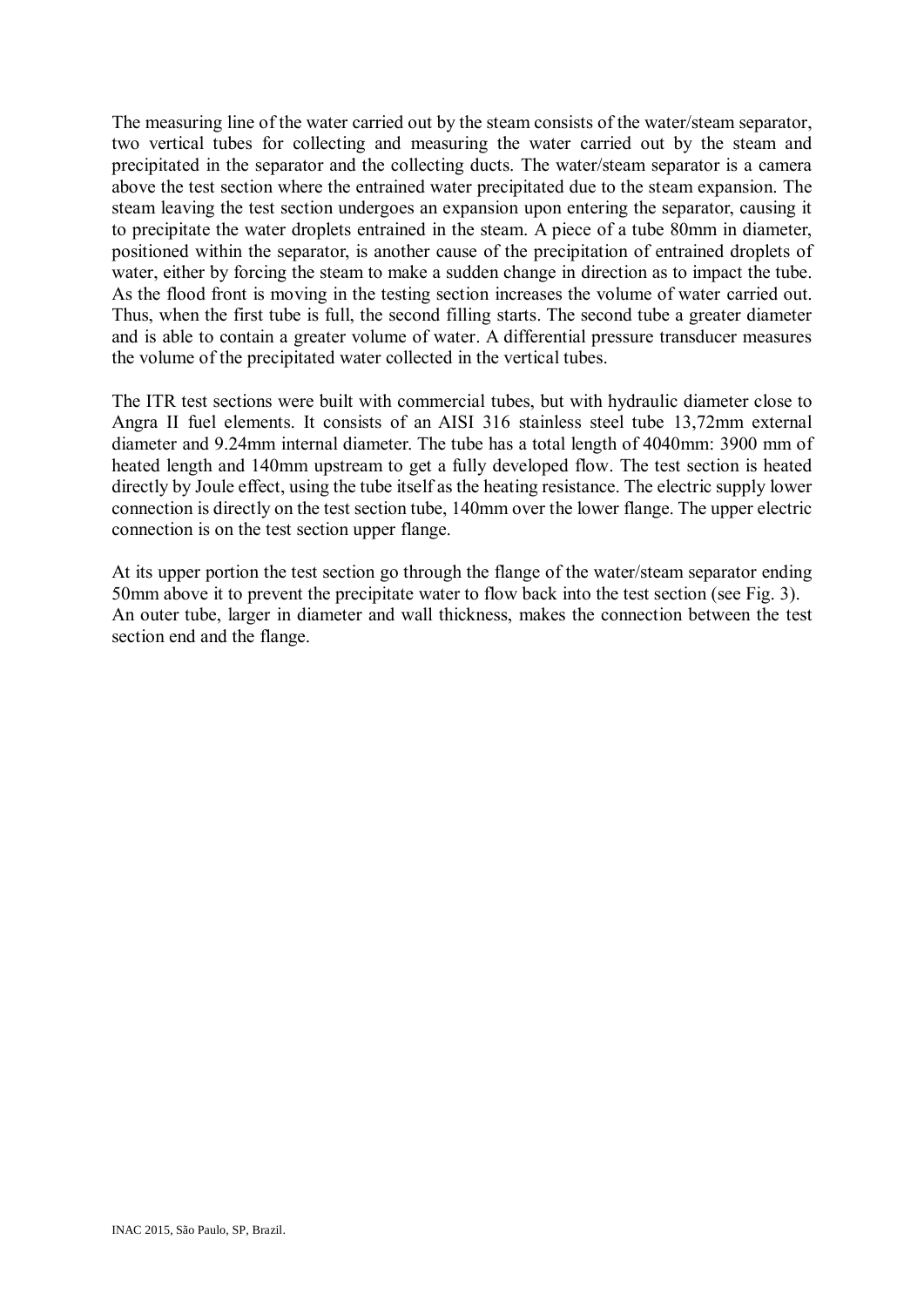

**Figure 3: The Upper End of the Test Section and the Water/Steam Separator**

## **2.2 The Instrumentation**

Ten thermocouples were brazed in small slots along the test section for wall-temperature measurements. Their vertical positions are shown in Figure 4. There were used type K (cromelalumel) thermocouples 1.5 mm in diameter with mineral insulation and stainless steel cladding. Each thermocouple is  $60^{\circ}$  radially phased from the previous thermocouple to obtain a spiral distribution.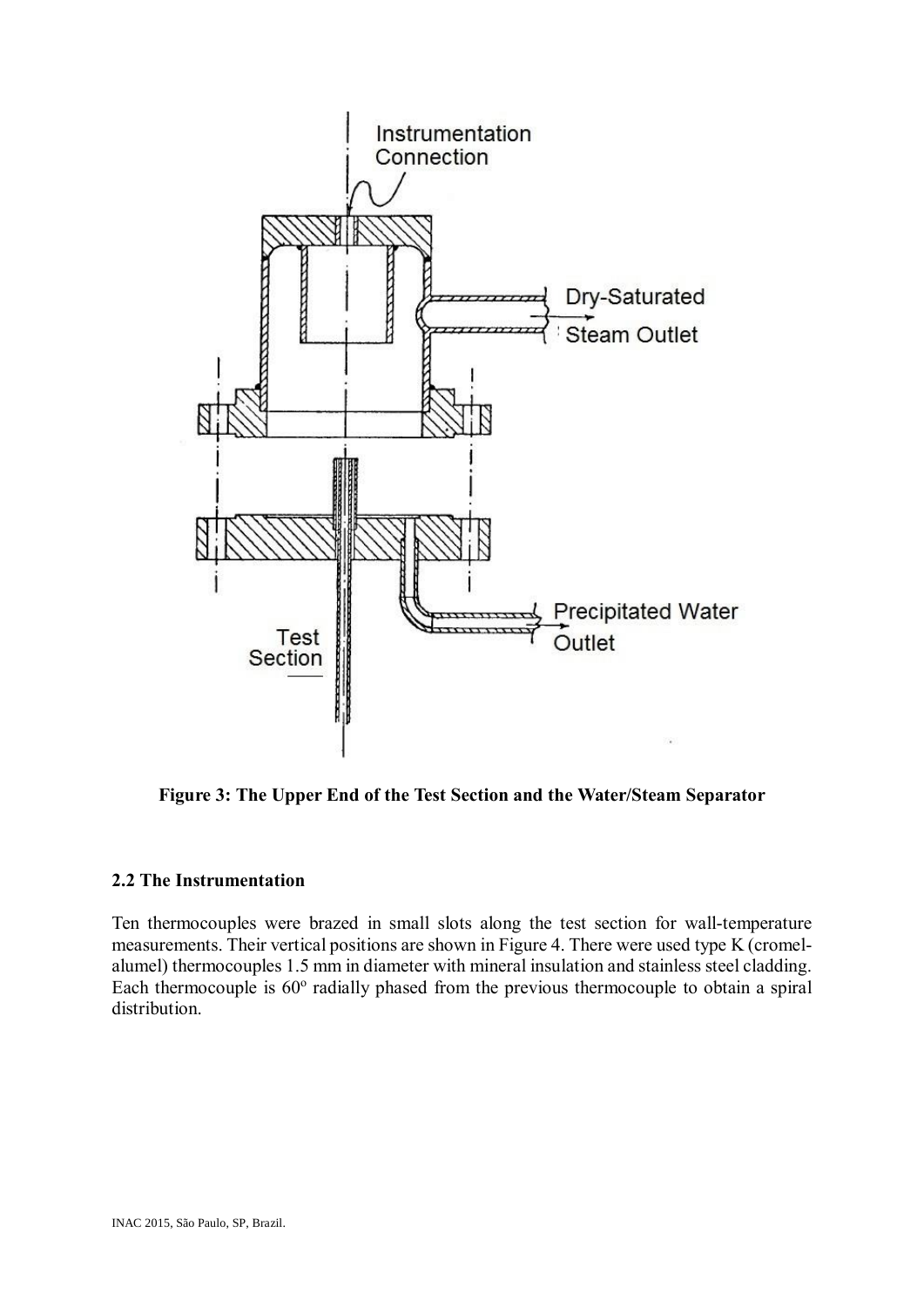

**Figure 4: Thermocouple Distribution along the Test Section**

The electric power on the test section is obtained as a function of the voltage, measured with a Hewlett-Packard digital voltmeter. The electrical resistance depends on temperature, but it is supposed to be linear with the average temperature on the test section. Out of the test section, pressure, level, flow rate and fluid temperature are measured along the experimental facility. For safety reasons the measured values are sent to a Data Acquisition System (DAS) installed remotely in a control room where it is necessary the presence of an operator. A new Data Acquisition System will be used for new experiments.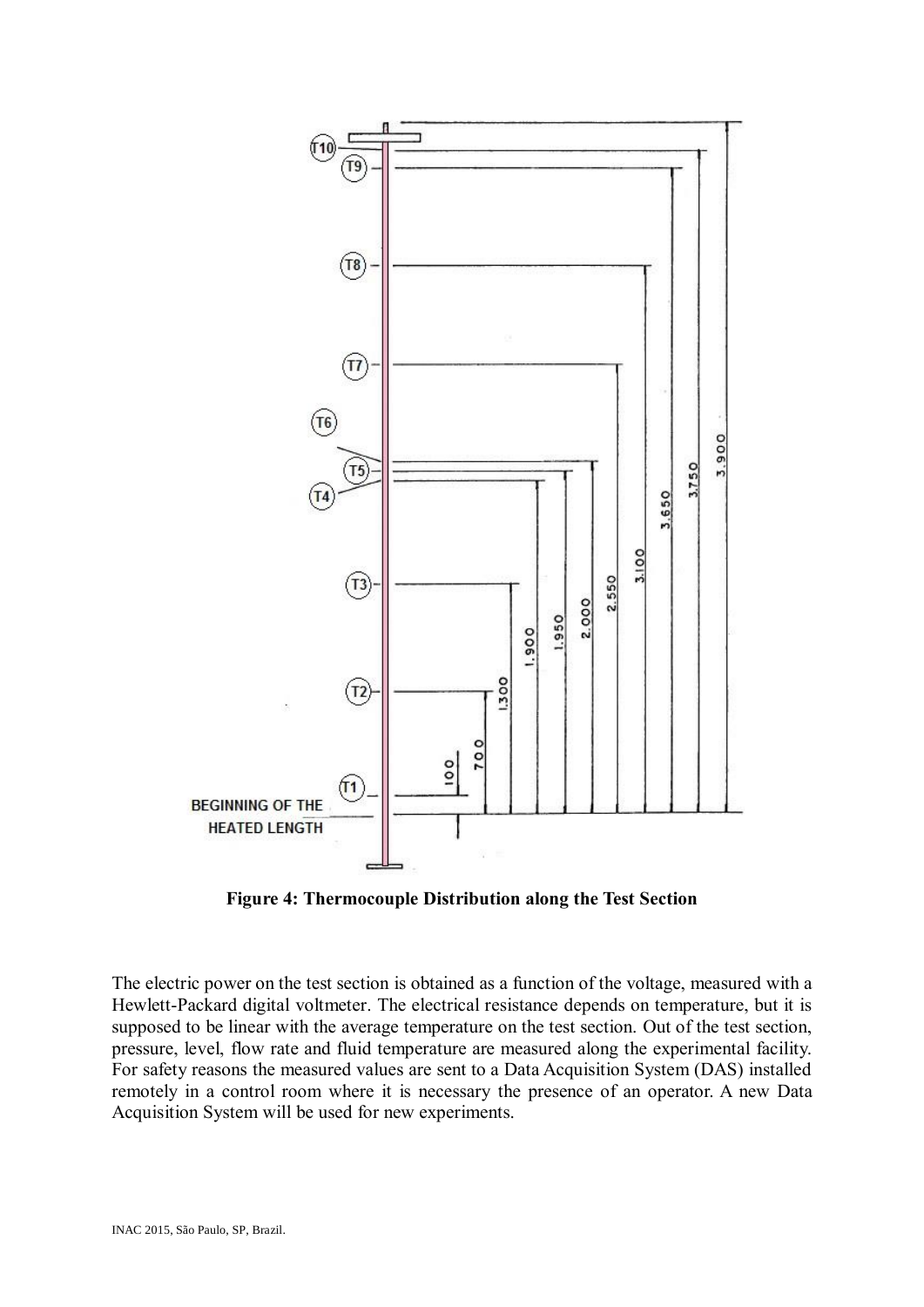A thermo-resistor in the range of 0 °C to 100 °C measures the injection water temperature. Two gauge pressure transducers measure pressure on two different position on the injection line. An orifice plate and differential pressure transducer system is used to measured steam flow rate on the outlet of the water/steam separator. This system was defined according to Burton [6]. The methodology used to evaluate the propagation of uncertainty was based on Kline and McClintock [7].

## **3. TYPICAL TESTS**

Table 2 shows the parameters values of two tests carried out in the past at ITR from the master's work of Rezende [5]. Figures 5 and 6 shows some results of these tests and compare these results with the results predicted by the German computer code Hydroflut [8] [9]. They show the evolution of the wall temperature in the positions of three thermocouples on the test section.

| Parameter                          | Test 1             | Test 2             |
|------------------------------------|--------------------|--------------------|
| Pressure                           | 4 bar              | 1 bar              |
| <b>Injection Velocity</b>          | $6.2 \text{ cm/s}$ | $6.2 \text{ cm/s}$ |
| <b>Water Injection Temperature</b> | 400 $\rm ^{o}C$    | 400 $\rm ^{o}C$    |

**Table 2: Values of Parameters for Two Tests Performed with ITR**



**Figure 5: Experimental and Calculated Evolution of Wall Temperature in Test 1.**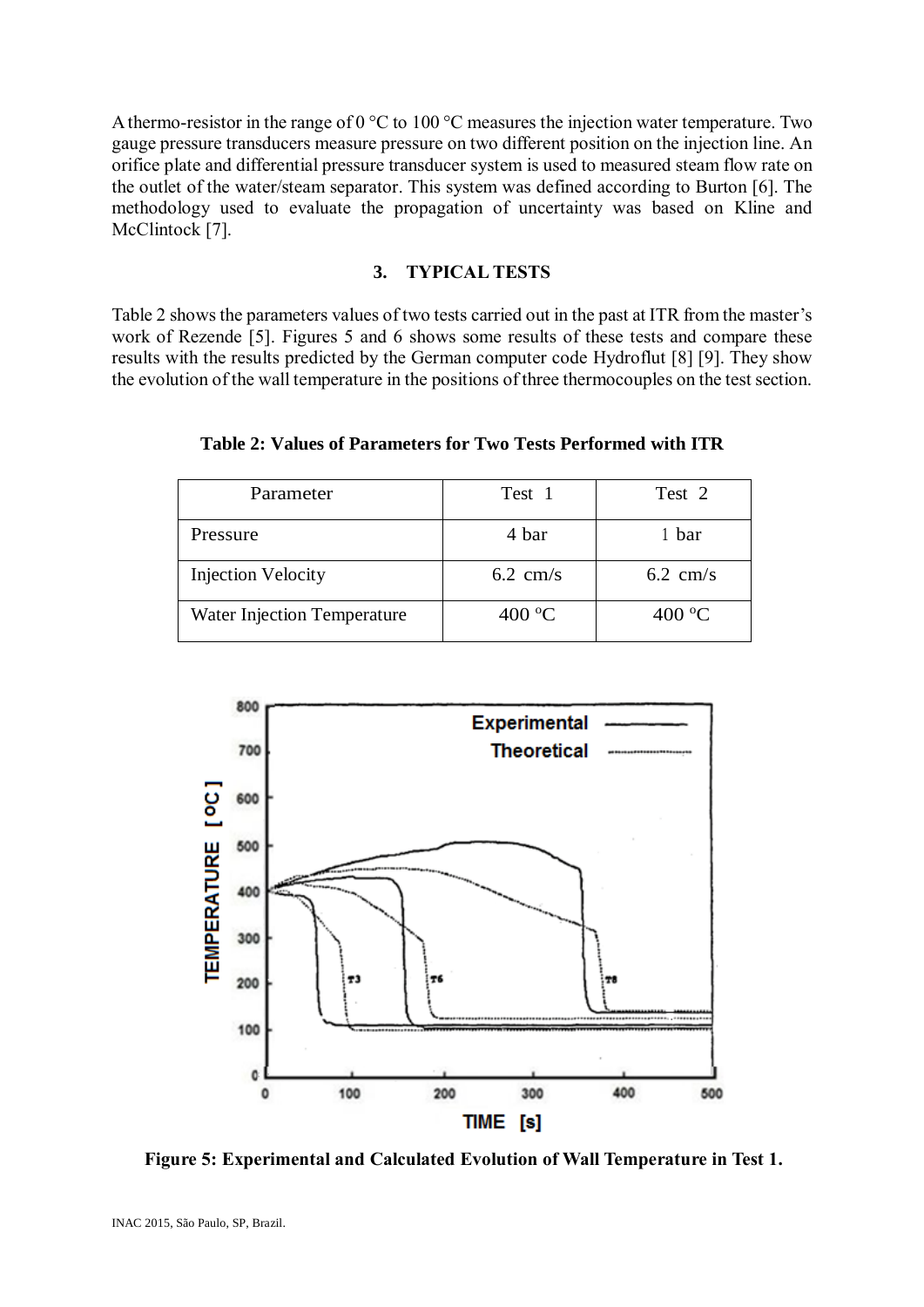

**Figure 6: Experimental and calculated evolution of wall temperature in Test 2.**

## **4. CONCLUSIONS**

The ITR installation for studying rewetting of PWR nuclear reactors was presented. At the time when the original work was performed a few thermocouple results were enough to determine satisfactory empirical correlations.

Work is being performed to update the test section and increase instrumentation and lower uncertainty of the results. Also a better Data Acquisition System will be used in the facility. These efforts are being made so that a new experimental campaign can be performed to obtain results for complex 3D code validation, as CFD.

New experiments with ITR include a planned experimental study on the effects of nanoparticle deposition on rewetting.

#### **ACKNOWLEDGMENTS**

The following Brazilian institutions support this research project: Nuclear Technology Development Center (CDTN), Brazilian Nuclear Energy Commission (CNEN), Research Support Foundation of the State of Minas Gerais (FAPEMIG), and Brazilian Council for Scientific and Technological Development (CNPq).